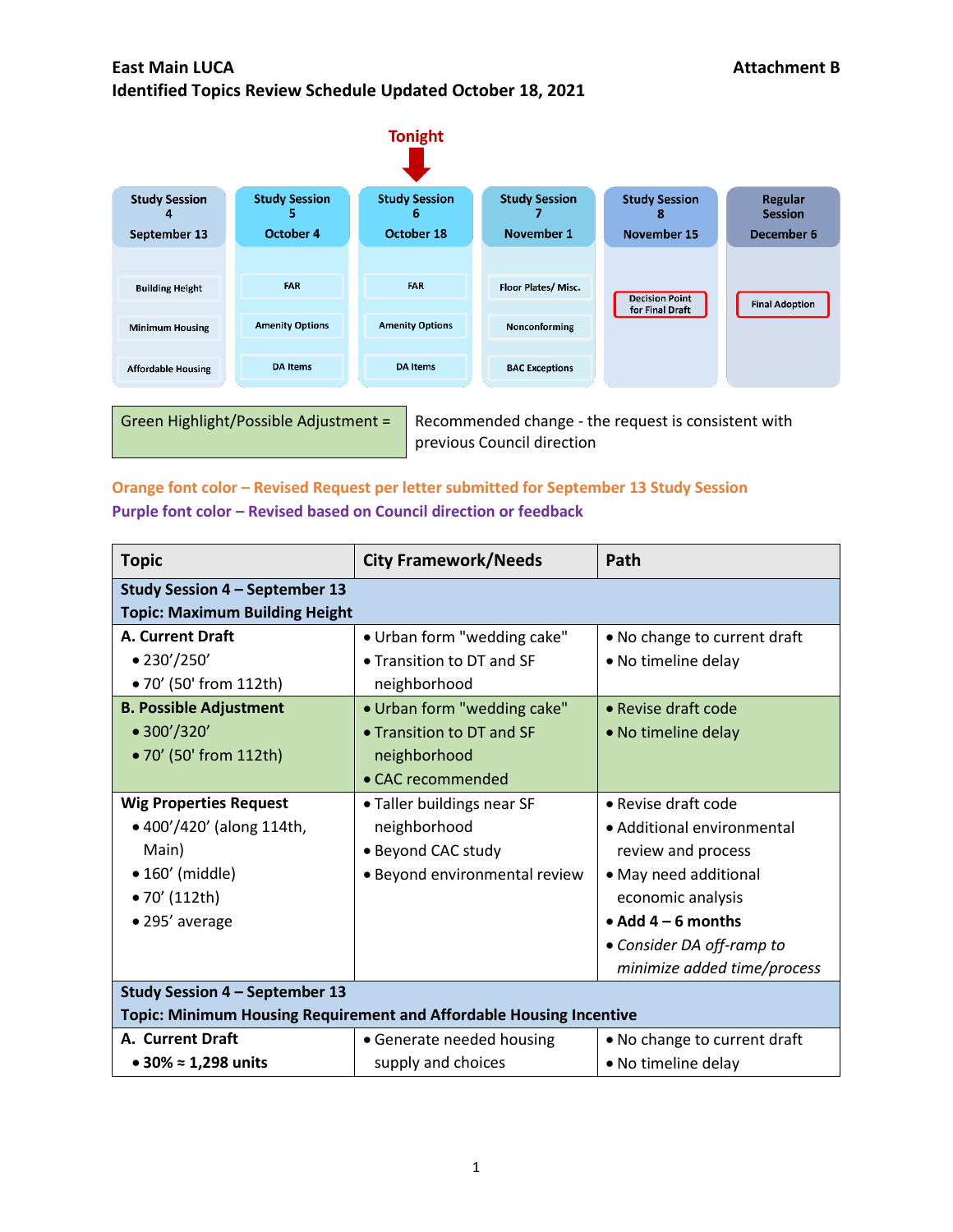| <b>Topic</b>                                                                                                                                                                                                                                                                                                                               | <b>City Framework/Needs</b>                                                                                                                                                                                                                                                                      | Path                                                                                                                                                                                                                             |
|--------------------------------------------------------------------------------------------------------------------------------------------------------------------------------------------------------------------------------------------------------------------------------------------------------------------------------------------|--------------------------------------------------------------------------------------------------------------------------------------------------------------------------------------------------------------------------------------------------------------------------------------------------|----------------------------------------------------------------------------------------------------------------------------------------------------------------------------------------------------------------------------------|
| (60% nonresidential allowed<br>before 30% residential)<br>$\bullet$ = 70 affordable units<br>(First 75% public amenity)                                                                                                                                                                                                                    | • Help to achieve jobs to<br>housing balance<br>• Produce housing near job<br>centers                                                                                                                                                                                                            |                                                                                                                                                                                                                                  |
| <b>B. Additional Housing</b><br>• 35% $\approx$ 1,515 units<br>(55% nonresidential allowed<br>before 35% residential)<br>$\bullet \approx 87$ affordable units<br>(First 80% public amenity)<br><b>Wig Properties Request</b><br>$\bullet$ 8.8% $\approx$ 400 units<br>$\bullet \approx 21$ affordable units<br>(First 75% public amenity) | • Generate even more housing<br>supply and choices<br>• Achieve greater balance of<br>jobs to housing<br>• Additional production of<br>homes nearest job centers<br>• Significantly reduced housing<br>production<br>• Further imbalance of jobs to<br>housing<br>• May not fully accomplish mix | • Revise draft code<br>• No timeline delay<br>• Revise draft code<br>• May need additional<br>economic analysis and time                                                                                                         |
| Study Session 5 - October 4; Study Session 6 - October 18<br><b>Topic: Floor Area Ratio (FAR)</b><br>A. Current Draft                                                                                                                                                                                                                      | of uses within the area                                                                                                                                                                                                                                                                          |                                                                                                                                                                                                                                  |
| • Base FAR: 2.5 nonresidential;<br>3.5 residential<br>· Maximum FAR: 5.0<br>• First tier public amenity from<br>open space, child care<br>service, and potential streets<br>for nonresidential;<br>affordable housing for<br>residential                                                                                                   | • The base FAR is set sufficiently<br>high to support the vibrant,<br>place-making development<br>recommended by the CAC<br>• Public amenities focus on<br>Council-identified priorities by<br>using a tiered amenity system                                                                     | • No change to current draft<br>• No timeline delay                                                                                                                                                                              |
| <b>Wig Properties Request</b><br>· Base FAR: 3.5 nonresidential<br>and residential<br>• Maximum FAR: 5.3<br>• First tier public amenity to<br>also include enhanced<br>streetscape                                                                                                                                                         | • A base FAR above 2.5 may<br>rule out large-scale use of the<br>incentive system and the<br>delivery of public benefits<br>• The maximum value available<br>for public benefit decreases as<br>the base FAR increases<br>• Maximum FAR request is<br>beyond environmental review                | • Revise draft code<br>• Additional environmental<br>review and process<br>• May need additional<br>economic analysis<br>$\bullet$ Add 4 - 6 months<br>• Consider DA off-ramp to<br>minimize added time/process<br>for this LUCA |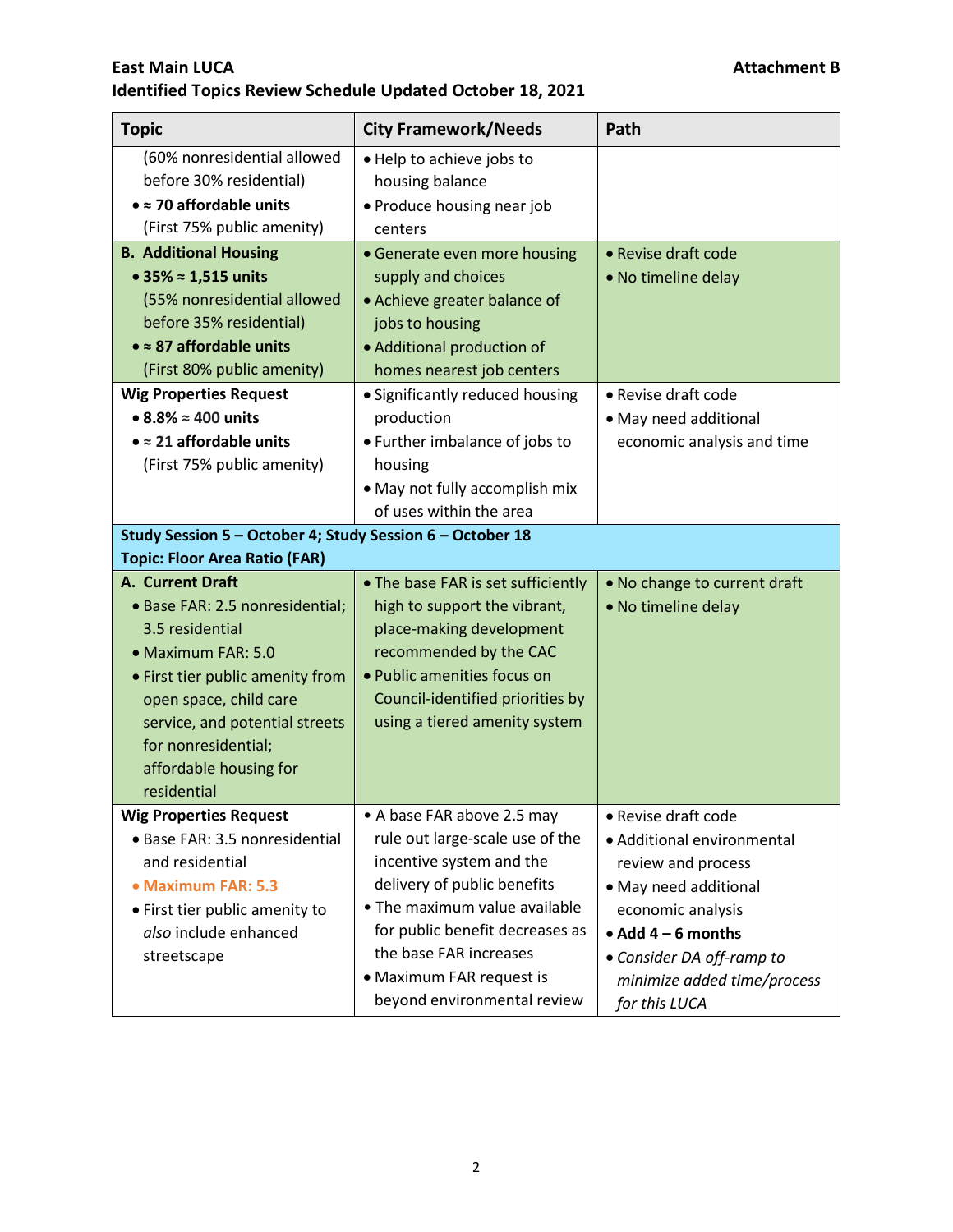|                                                           | Study Session 5 - October 4; Study Session 6 - October 18 |                              |  |
|-----------------------------------------------------------|-----------------------------------------------------------|------------------------------|--|
| <b>Topic: Amenity Incentive Options</b>                   |                                                           |                              |  |
| A. Current Draft                                          | • Amenities and public benefits                           | • No change to current draft |  |
| Eight amenity incentive options:                          | reflect Council and public                                | • No timeline delay          |  |
| 1. Affordable Housing                                     | priorities and the East Main                              |                              |  |
| 2. Potential Streets                                      | neighborhood identity                                     |                              |  |
| 3. Open Space                                             |                                                           |                              |  |
| 4. Stream and Wetland                                     |                                                           |                              |  |
| <b>Restoration</b>                                        |                                                           |                              |  |
| 5. Public Art                                             |                                                           |                              |  |
| 6. Enhanced Streetscape                                   |                                                           |                              |  |
| 7. Sustainability                                         |                                                           |                              |  |
| <b>Certification</b>                                      |                                                           |                              |  |
| 8. Child Care Service                                     |                                                           |                              |  |
| <b>Wig Properties Request</b>                             | • Additional amenities reflect                            | • Revise draft code          |  |
| · Also include:                                           | Council's continued discussion                            | • No timeline delay          |  |
| opedestrian bridge                                        | of priorities for East Main                               |                              |  |
| ospecial amenity                                          |                                                           |                              |  |
| operforming arts space                                    |                                                           |                              |  |
| Study Session 5 - October 4; Study Session 6 - October 18 |                                                           |                              |  |
| <b>Topic: Development Agreements (DA)</b>                 |                                                           |                              |  |
| A. Current Draft                                          |                                                           | • No change to current draft |  |
| • No DA option                                            |                                                           |                              |  |
| <b>B. Possible Adjustment</b>                             | • Allow negotiation for                                   | • Revise draft code          |  |
| · Include DA for:                                         | increased height and FAR,                                 | • No timeline delay          |  |
| o Increasing Building height                              | nonconforming exceptions,                                 | • Future additional          |  |
| o Increasing maximum FAR                                  | and Special Amenity                                       | environmental review needed  |  |
| o Nonconforming exceptions                                | · Offer flexibility to future                             |                              |  |
| ○ Special Amenity                                         | development, existing uses                                |                              |  |
| <b>Wig Properties Request</b>                             | • Creates uncertainty for the                             | • Revise draft code          |  |
| • Include DA Option for:                                  | developer, the public, and the                            |                              |  |
| • Catalyst Project (fees)                                 | City                                                      |                              |  |
| • Special Amenity                                         |                                                           |                              |  |
| • Open Space                                              |                                                           |                              |  |
| · Other Provisions, limitless                             |                                                           |                              |  |
| <b>Study Session 6 - October 18</b>                       |                                                           |                              |  |
| <b>Topic: Affordable Housing</b>                          |                                                           |                              |  |
| A. Current Draft                                          |                                                           | . No change to current draft |  |
| • Affordable housing 80% AMI                              |                                                           |                              |  |
| <b>Wig Properties Request</b>                             | • Expands affordable housing                              | • Revise Draft to allow      |  |
| • Affordable housing condos                               | ownership opportunities                                   | Affordable Housing Condos at |  |
| 100% AMI                                                  | consistent with BelRed                                    | 100% AMI                     |  |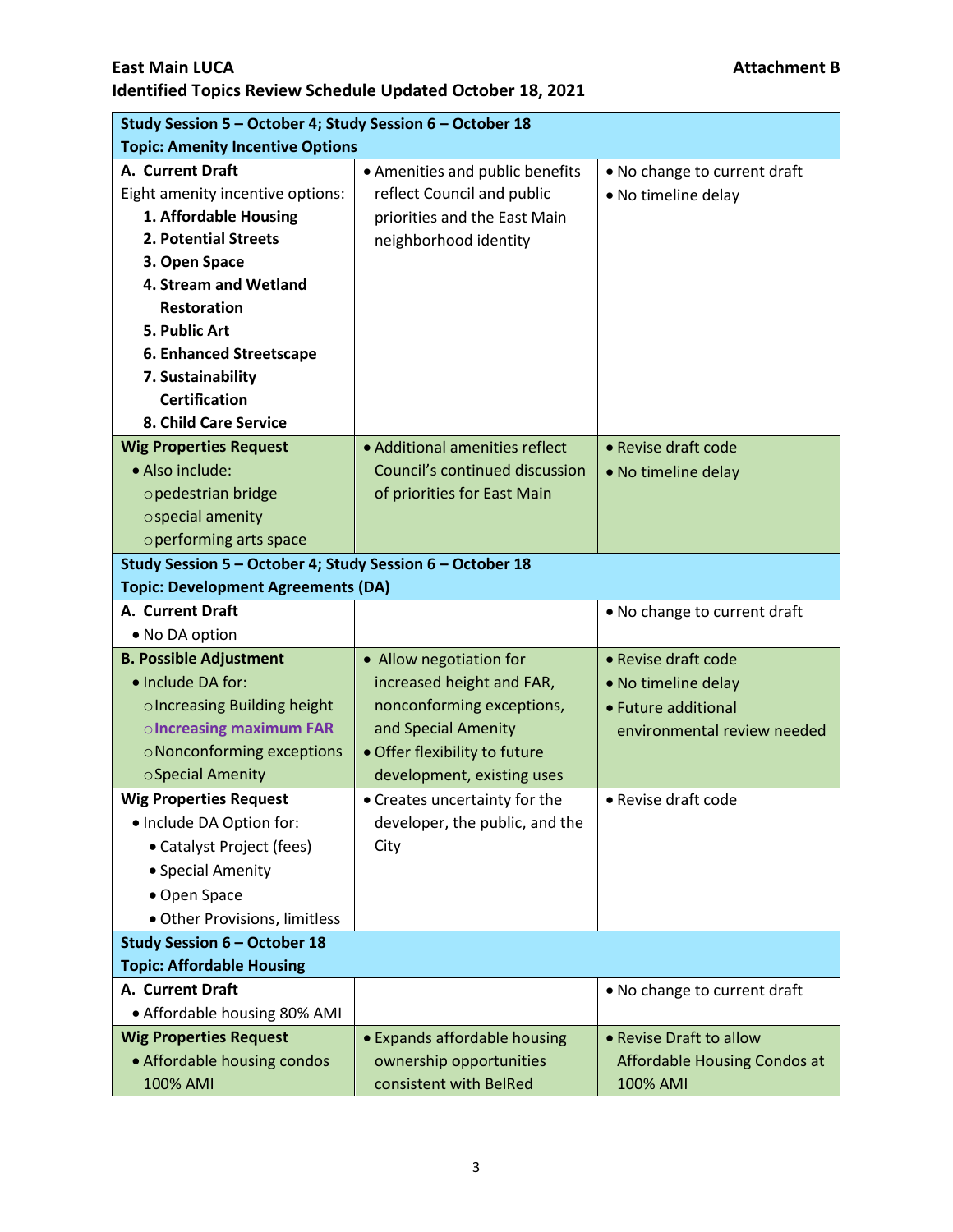| <b>Study Session 6 - October 18</b>                   |                                 |                               |
|-------------------------------------------------------|---------------------------------|-------------------------------|
| <b>Minor Topic: Pedestrian/Bike Path</b>              |                                 |                               |
| A. Current Draft                                      |                                 | • No change to current draft  |
| • Ped/bike path between Pre-                          |                                 |                               |
| Located St and Main St ramp                           |                                 |                               |
| <b>Wig Properties Request</b>                         | • Bike path provided along Main | • Revise Draft to remove bike |
| • Ped only at this location                           | Street "slip ramp", pre-located | path                          |
|                                                       | street, and potential streets   |                               |
|                                                       | • require only ped path due to  |                               |
|                                                       | grade change                    |                               |
| <b>Study Session 6 - October 18</b>                   |                                 |                               |
| <b>Minor Topic: Pre-Located Street (Private Road)</b> |                                 |                               |
| <b>Current Draft/ Wig Properties</b>                  | • Pre-Located Street only on    | • No change to current draft  |
| <b>Request</b>                                        | <b>Hilton Property</b>          |                               |
| • Delete Pre-Located Street on                        | • Pre-Located Street is not a   |                               |
| Hilton and BAC properties,                            | public right-of-way             |                               |
| or Pre-Located Street should                          |                                 |                               |
| not be a public right-of-way                          |                                 |                               |
| <b>Study Session 7 - November 1</b>                   |                                 |                               |
| <b>Topic: Floor Plate Size/Stepback (Residential)</b> |                                 |                               |
| A. Current Draft                                      |                                 | . No change to current draft  |
| • Reduced Floor                                       |                                 |                               |
| Plate/Stepback for all<br>towers, between 40'-80';    |                                 |                               |
| <b>Further reduction in Floor</b>                     |                                 |                               |
| Plate/Stepback 80'-higher                             |                                 |                               |
| <b>Wig Properties Request</b>                         |                                 | • Revise draft code           |
| . No reduction in Floor                               |                                 | • No timeline delay           |
| Plate/no stepback for 40'-80'                         |                                 |                               |
| residential towers                                    |                                 |                               |
| • Reduced Floor                                       |                                 |                               |
| Plate/Stepback for only 80'                           |                                 |                               |
| residential towers                                    |                                 |                               |
| <b>Study Session 7 - November 1</b>                   |                                 |                               |
| <b>Topic: Floor Plate Size (Nonresidential)</b>       |                                 |                               |
| A. Current Draft                                      |                                 |                               |
| • Floor Plate above 40 feet:                          |                                 |                               |
| 30,000 gsf/f                                          |                                 |                               |
| • Floor Plate above 80 feet:                          |                                 |                               |
| 20,000 gsf/f                                          |                                 |                               |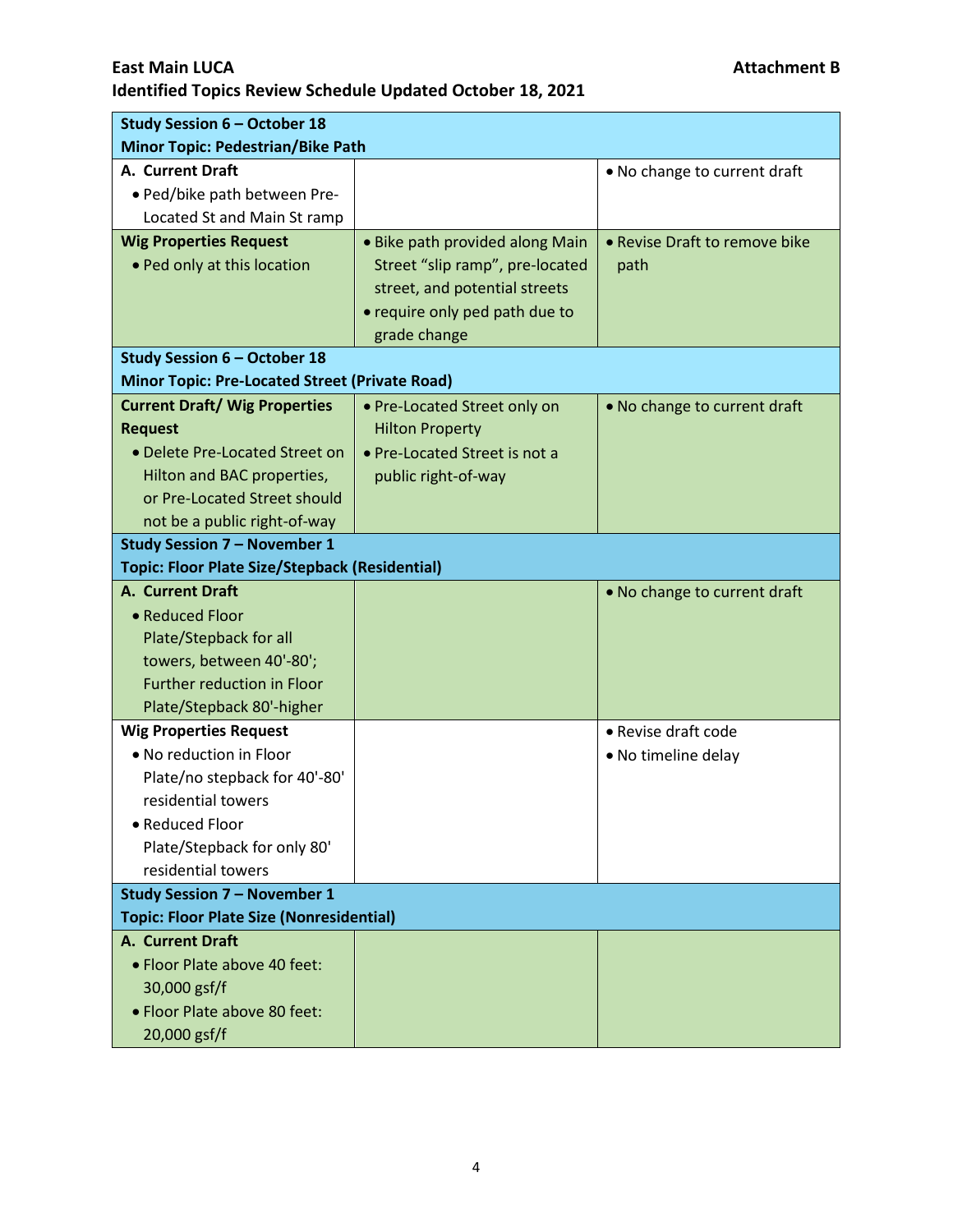| <b>Wig Properties Request</b>                            |  |                                |
|----------------------------------------------------------|--|--------------------------------|
| • Floor Plate above 40 feet:                             |  |                                |
| 30,000 gsf/f                                             |  |                                |
| • Floor Plate above 80 feet:                             |  |                                |
| 26,000 gsf/f                                             |  |                                |
| <b>Study Session 7 - November 1</b>                      |  |                                |
| <b>Minor Topic: Perimeter Block Length Exceptions</b>    |  |                                |
| <b>A. Current Draft</b>                                  |  | . No change to current draft   |
| • Exception for block length                             |  |                                |
| and perimeter 200' from                                  |  |                                |
| 114th (to maintain                                       |  |                                |
| requirements along 112th)                                |  |                                |
| <b>B. Wig Properties Request</b>                         |  | • Revise draft code            |
| • Exception for block length/                            |  | • No timeline delay            |
| perimeter 400' from 114th                                |  |                                |
| <b>Study Session 7 - November 1</b>                      |  |                                |
| <b>Minor Topic: Below Grade Parking Garage</b>           |  |                                |
| A. Current Draft                                         |  | • No change to current draft   |
| • No affirmative allowance for                           |  |                                |
| below grade parking garage                               |  |                                |
| <b>Wig Properties Request</b>                            |  | • Revise Draft to include      |
| • Affirmative allowance for                              |  | affirmative allowance, and for |
| below grade parking garage                               |  | compliance with all other      |
|                                                          |  | codes and standards            |
| <b>Study Session 7 - November 1</b>                      |  |                                |
| <b>Topic: Nonconforming Provisions</b>                   |  |                                |
| A. Current Draft                                         |  | • No change to current draft   |
| • Nonconforming provisions                               |  |                                |
| similar to Downtown                                      |  |                                |
| <b>B. Possible Adjustment</b>                            |  | • Revise Draft                 |
| • Revise Draft to depart from                            |  | • No timeline delay            |
| nonconforming provisions                                 |  |                                |
| through a DA                                             |  |                                |
| <b>Wig Properties Request</b>                            |  | • Not recommended              |
| • Amend Master Development                               |  |                                |
| Plan process to allow                                    |  |                                |
| nonconforming exceptions                                 |  |                                |
| <b>Study Session 7 - November 1</b>                      |  |                                |
| Topic: Nonconforming Provisions - Bellevue Athletic Club |  |                                |
| A. Current Draft                                         |  | • No change to current draft   |
| • Nonconforming provisions                               |  |                                |
| similar to Downtown                                      |  |                                |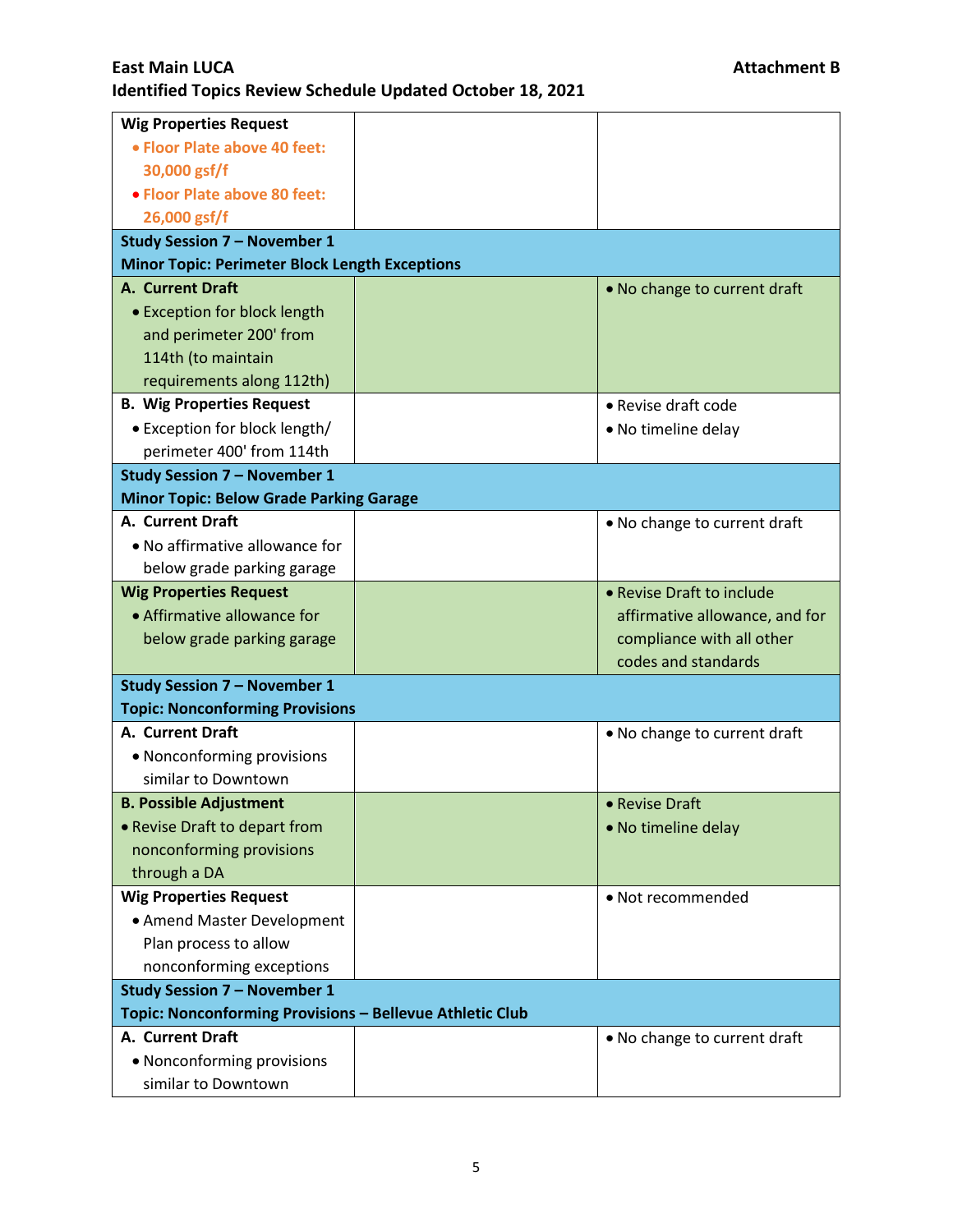| <b>B. Possible Adjustment</b>                                  |                                                                           | • Revise Draft                    |
|----------------------------------------------------------------|---------------------------------------------------------------------------|-----------------------------------|
| • Revise Draft to use BelRed                                   |                                                                           | • No timeline delay               |
| <b>Existing Conditions</b>                                     |                                                                           |                                   |
| framework to except                                            |                                                                           |                                   |
| expansions up 20%                                              |                                                                           |                                   |
| <b>Bellevue Athletic Club Request</b>                          |                                                                           | • Not recommended                 |
| • Legacy property exempt                                       |                                                                           |                                   |
| from nonconforming                                             |                                                                           |                                   |
| provisions for expansion of                                    |                                                                           |                                   |
| athletic club/hotel                                            |                                                                           |                                   |
| <b>Study Session 7 - November 1</b>                            |                                                                           |                                   |
| <b>Topic: Affordable Housing Fee-in-Lieu Option</b>            |                                                                           |                                   |
| A. Current Draft                                               |                                                                           | . No change to current draft      |
| • No fee in lieu option for                                    |                                                                           |                                   |
| Affordable Housing (on-site                                    |                                                                           |                                   |
| performance required)                                          |                                                                           |                                   |
| <b>Wig Properties Request</b>                                  |                                                                           | • Timeline delay to develop the   |
| • Fee in lieu option for                                       |                                                                           | program and establish in-lieu     |
| affordable housing                                             |                                                                           | fee                               |
| <b>Study Session 7 - November 1</b>                            |                                                                           |                                   |
|                                                                | Topic: Affordable Housing Fee-in-Lieu Option - Nonresidential Development |                                   |
| A. Current Draft                                               |                                                                           | . No change to current draft      |
| • Affordable Housing as top                                    |                                                                           | • Allows affordable housing to    |
| tier amenity for Res, no fee                                   |                                                                           | be built in transit-rich          |
| in lieu option                                                 |                                                                           | neighborhood                      |
| <b>Bellevue Athletic Club Request</b>                          |                                                                           | • Timeline delay to develop the   |
| • Fee in lieu option for                                       |                                                                           | program and establish in-lieu     |
| affordable housing, add                                        |                                                                           | fee                               |
| requirement for commercial                                     |                                                                           |                                   |
| to pay fee in lieu to support                                  |                                                                           |                                   |
| <b>Affordable Housing</b>                                      |                                                                           |                                   |
| <b>Study Session 7 - November 1</b>                            |                                                                           |                                   |
| Topic: Bellevue Athletic Club Exceptions - Minimum Residential |                                                                           |                                   |
| A. Current Draft                                               |                                                                           | • No change to current draft      |
| • 30% (60% nonresidential                                      |                                                                           | • No timeline delay               |
| allowed before 30%                                             |                                                                           |                                   |
| residential)                                                   |                                                                           |                                   |
| <b>B. Possible Adjustment</b>                                  |                                                                           | • Revise draft code to use        |
| • Revise Draft to use BelRed                                   |                                                                           | <b>BelRed Existing Conditions</b> |
| <b>Existing Conditions</b>                                     |                                                                           | framework to allow                |
| framework to except                                            |                                                                           | expansions up to 20% or more      |
| expansions up 20%                                              |                                                                           | through DA                        |